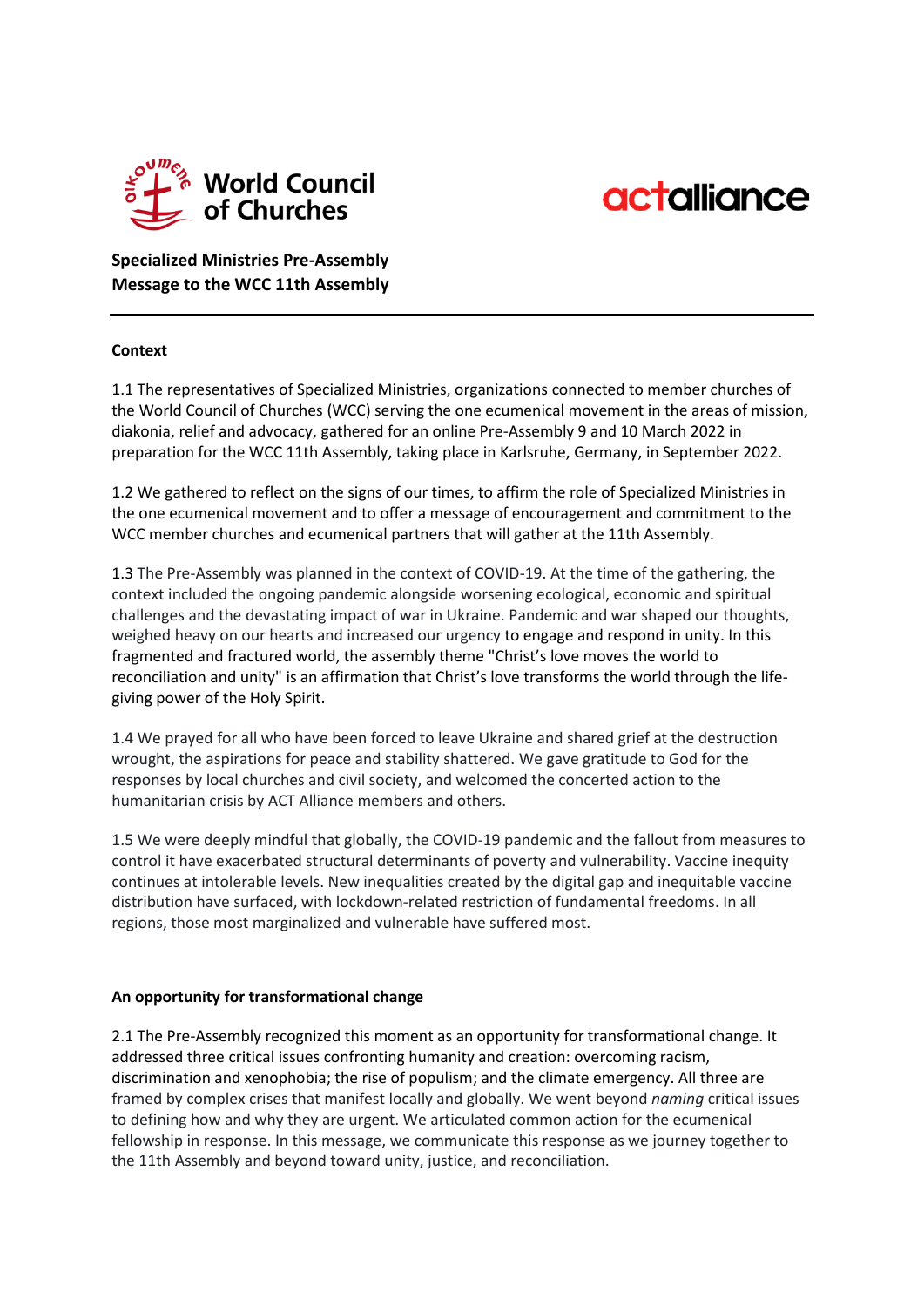2.2 Racism, xenophobia and discrimination have structured society to benefit some and denigrate others. The realities these structures create are incompatible with the God-given dignity of every person – and with our Christian faith. We name a renewed ecumenical commitment to promoting an anti-racist Christian faith by highlighting the cross-section of racism and xenophobia with politics, economics, ethnicity, gender, environmentalism, health and religion.

This historic moment uniquely invites a global engagement to renew our faith commitment to dismantling the systems, policies and relationships that promote and further codify racism. Such leads us to critical engagement with global, regional and national efforts by civil society, the private and government sectors. We encourage the WCC to continue learning from the Programme to Combat Racism around the practical support for communities suffering from racial and xenophobic discrimination. Together with WCC members churches we commit to work towards overcoming racism, discrimination and xenophobia in all regions of the world

2.3 Truth is twisted, trust is manipulated, and those with privilege and power dominate. We witness the rise of nationalist populism across the globe. As trust declines in social institutions of many kinds, with spiralling misinformation fuelled by social media there are unprecedented threats to human dignity, justice and inclusion – life itself.

We are called to be bold witnesses to the truth. Where the voices and experiences of those at the margins are ignored or suppressed, our engagement in Christian diakonia must centre on its prophetic calling. Together with the WCC member churches, we commit to live our responsibility to ensure that all voices are heard, knowing we must find ways to amplify those voices in civil society who seek to pursue the common good.

2.4 The climate and ecological emergency threatens all of creation including the whole human family. Responding to this crisis is impeded by how unequally its impacts are felt among different locations, how inequitably the resources fuelling the crisis are shared, and how divisive the issue of climate change has become in some national political discourses.

As the climate emergency accelerates faster than anticipated, so too does the suffering experienced by impoverished and marginalised peoples, especially those experiencing displacement. The moment is upon humanity to address the crisis, to act and advocate for climate justice, and engage for change.

We rely on Christ's love for the courage to act. The ecumenical response to the climate emergency must reflect our calling to care for creation, to join with peoples of other faiths and society in actions that include prayer, advocacy, and witness. Together with the WCC member churches, we commit to provide leadership and action that conveys hope in the face of the existential threat facing creation and humanity.

2.5 Our commitment to transformation begins within, as we address inequities, discrimination and structural racism in our own organizations and the ecumenical movement, and in the creation and nurture of just and inclusive structures and systems that enable full participation.

We commit to listen deeply to the voices of those marginalized, particularly indigenous peoples.

We commit to mending differences that weaken ecumenical unity, fostering dialogue to hear one another, to work at building bridges with other faiths and all who work with a vision for the common good of the human family and the Earth.

Together with WCC member churches we commit to be part of this effort.